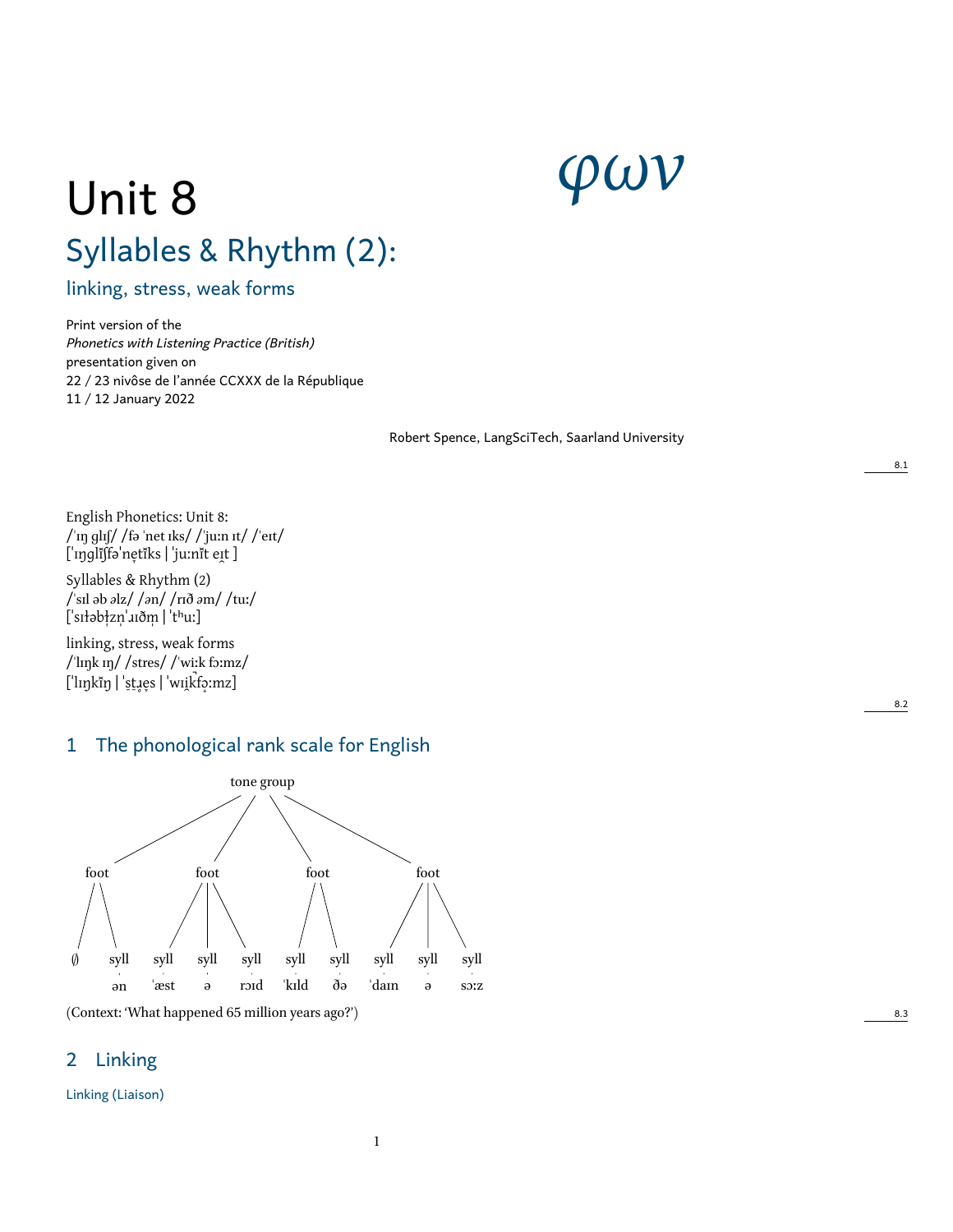- **Why Germans sound so strange (!):** [ʔaɪn ˌʔasteʁoˈiːt] ('ein Asteroid')
- **Consonant-Vowel Linking:** VC V *−→* VC ͜ V not VCʔV /ən/ /ˈæst ə ɹɔɪd/ *−→* [ən ͜ ˈæstəɹɔɪd]
- **r-linking:** <sup>V</sup>1(r) V<sup>2</sup> *−→* <sup>V</sup>1rV<sup>2</sup> (V<sup>1</sup> = ɑə ɔə ɜə ə ɪə eə ɔə aɪə aʊə) /pɔə(r)/ + /ɪt/ *−→* [ˈpʰɔə<sup>ɹ</sup> ɪt] (pour it)

8.4

8.5

8.6

- **Intrusive r:** V<sub>1</sub> V<sub>2</sub> → V<sub>1</sub>rV<sub>2</sub> (V<sub>1</sub> = α: ɔ: ɜ: ə) /pɔ:/ + /ɪt/ → [ˈpʰɔə<sup>ɪ</sup>ɪt] (paw it)
- **Intrusive j:** V<sup>1</sup> V<sup>2</sup> *−→* V1jV<sup>2</sup> (V<sup>1</sup> = i: eɪ aɪ ɔɪ) /si:/ + /ɪt/*−→* [ˈsiː ʲɪt] (see it)
- **Intrusive w:** V<sub>1</sub> V<sub>2</sub> → V<sub>1</sub>wV<sub>2</sub> (V<sub>1</sub> = u: əʊ aʊ) /səʊ/ + /ɪt/→ ['səʊʷɪt] (sew it)

### 3 Rhythm

English as a 'stress-timing' language

- French is **syllable**-timing:
	- **–** each syllable takes as much time to say as each other syllable does
	- **–** how would a French speaker read aloud "an asteroid killed the dinosaurs"?
- English is **stress**-timing:
	- **–** some syllables are **stressed** they 'stand out' (are 'salient') because they are louder and/or longer than the others: [ən **ˈæst**əɹɔɪd **ˈkɪɫd** ðə **ˈdaɪn**əsɔːz]
	- **–** the time from one stressed syllable to the next is roughly constant.
- The phonological unit of rhythm is the **FOOT**:
	- **–** each foot starts with a stressed syllable or with a 'silent beat'.
	- **–** we will use a forward slash ( / ) to indicate a foot boundary.
- Practise making each foot the same length:
	- **–** / John / bought / five / black / ties / *<sup>∧</sup>* /
	- **–** / Mary's / buying / seven / yellow / dresses / *<sup>∧</sup>* /
	- **–** / Jennifer's / purchasing / seventy / violet / cardigans / *<sup>∧</sup>* /
	- **–** / Nicholas is / contemplating / twenty-seven / multicoloured / carpet-slippers / *<sup>∧</sup>* /

#### Which syllables are stressed?

- Definitions:
	- **–** 'Content' words = common nouns, proper nouns, lexical verbs, adjectives, and (most) adverbs.
	- **–** 'Function' words = pronouns, articles, prepositions, aux. verbs, etc.
	- **–** Monosyllabic = has only one-syllable
	- **–** Polysyllabic = has more than one syllable
- Monosyllabic 'content' words are stressed: *killed*
- Monosyllabic 'function' words are unstressed: *an, the*
- Polysyllabicwords (including compounds) have at least one stressed syllable: ˈ**ast**eroid, ˈ**Ox**ford Street, ˈ**aft**er, beˈ**fore**
- Polysyllabic words (including compounds) can have more than one stressed syllable: ˌ**pol**ysylˈ**lab**ic, ˌ**Ox**ford ˈ**Road**
- Difference between secondary or minor stress () and primary or major stress (') is not very important:
	- **–** It's **pol**ysyl**LAB**ic. (versus) They're **pol**ysyl**lab**ic **WORDS**.
	- **–** It's **POL**ysyl**lab**ic not **MON**osyl**lab**ic.
- Sometimes a syllable will be stressed just to maintain the rhythm (here: the syllable **for**):
	- **– Sure**ly **TOM** can **write** it **for** us